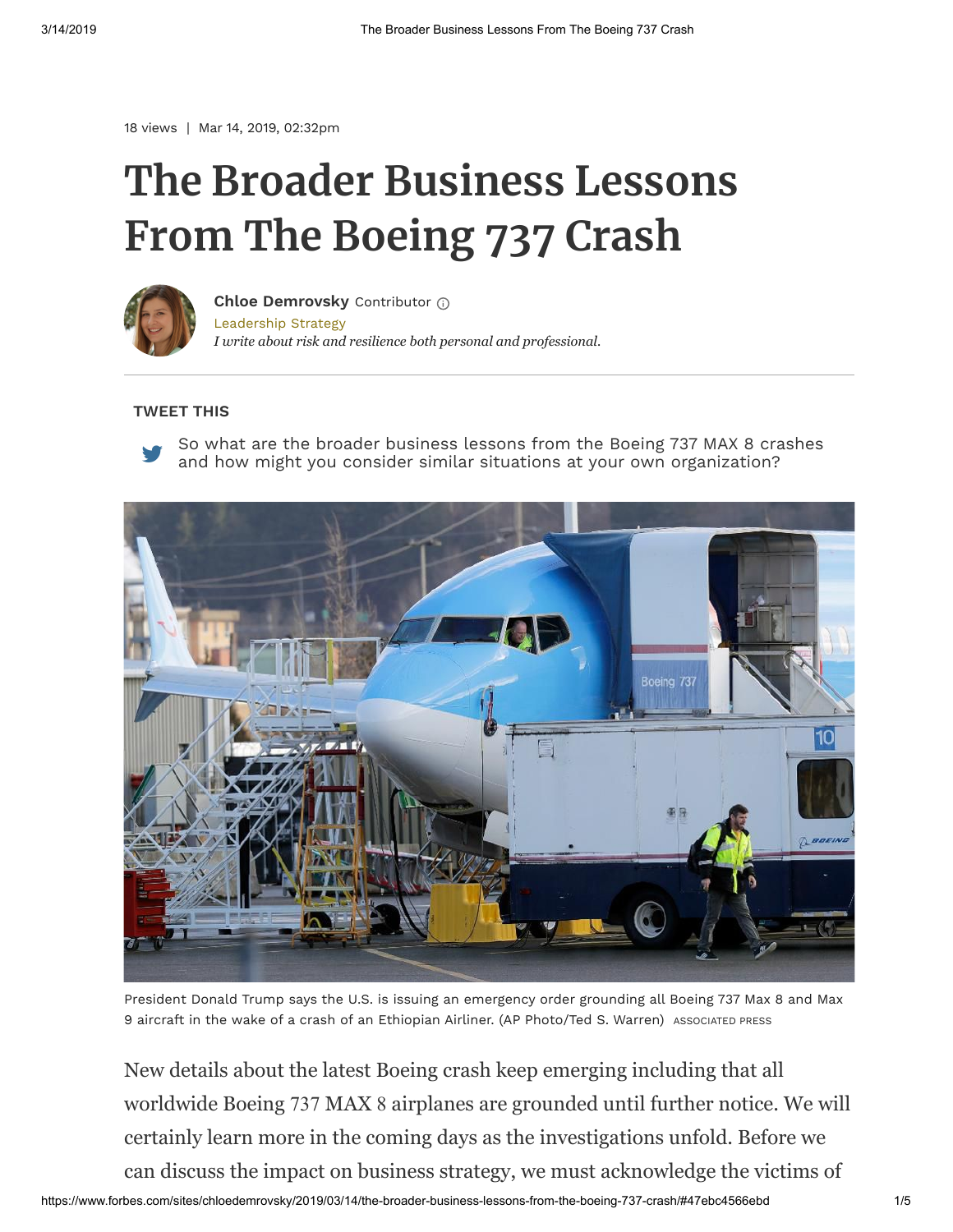both the Ethiopian Airlines and the Lion crashes over the past few months. These terrible tragedies have taken 346 lives and it's hard to overstate the effect on loved ones, particularly the [Canadian family](https://www.reuters.com/article/us-ethiopia-airplane-canada-family/canadian-family-loses-three-generations-in-ethiopian-plane-crash-idUSKCN1QU2VH) that lost three generations at once.

However, it is also essential that we discuss the business continuity aspects of an incident like this so that business leaders can manage events effectively, learn from mistakes, and try to prevent these things from happening again. While it may seem cold to focus on the business impact, we all rely on these organizations to identify and implement the strategies that keep us safe. According to the International Air Transport Association, the number of air passengers is expected to [double by](https://www.iata.org/pressroom/pr/Pages/2017-10-24-01.aspx) 2036 so the global aviation industry must be held to a high standard while growing at breakneck speed.

The aviation industry is definitely not alone in its obligation to protect life safety. Many other critical industries come to mind including automotive, [pharmaceuticals, and energy. So what are the broader business lessons from the](https://twitter.com/intent/tweet?url=http%3A%2F%2Fwww.forbes.com%2Fsites%2Fchloedemrovsky%2F2019%2F03%2F14%2Fthe-broader-business-lessons-from-the-boeing-737-crash%2F&text=What%20are%20the%20broader%20business%20lessons%20from%20the%20Boeing%20737%20MAX%208%20crashes%3F%20What%20should%20you%20do%20at%20your%20own%20organization%3F) Boeing 737 MAX 8 crashes and how might you consider similar situations at your own organization?

### **Really think about the risks before you automate.**

It is strongly suspected, although not fully confirmed in either case, that the crashes may have had something to do with a new automated anti-stall system, known as the Maneuvering Characteristics Augmentation System (MCAS). Boeing is facing accusations that it failed to properly inform airlines and train pilots on the MCAS, which does not bode well as it seeks to increase aircraft automation. The automation trend is not going away. It is being driven in part by the expected [pilot shortage](https://www.flyingmag.com/pilot-shortage-business-aviation) in the United States and in many emerging markets where the explosive demand for air travel is far outpacing the number of qualified pilots. Many companies are moving even further in this direction, including [Boeing through its partnership with Uber Elevate to design autonomous flying](https://www.wired.com/story/boeing-air-taxi-uber/) taxis. Consider your business. When making the investment in automation, are you really factoring in the potential downside of taking away human oversight? Do you have adequate safeguards in place and if not, can you live with the potential consequences of overriding human intervention?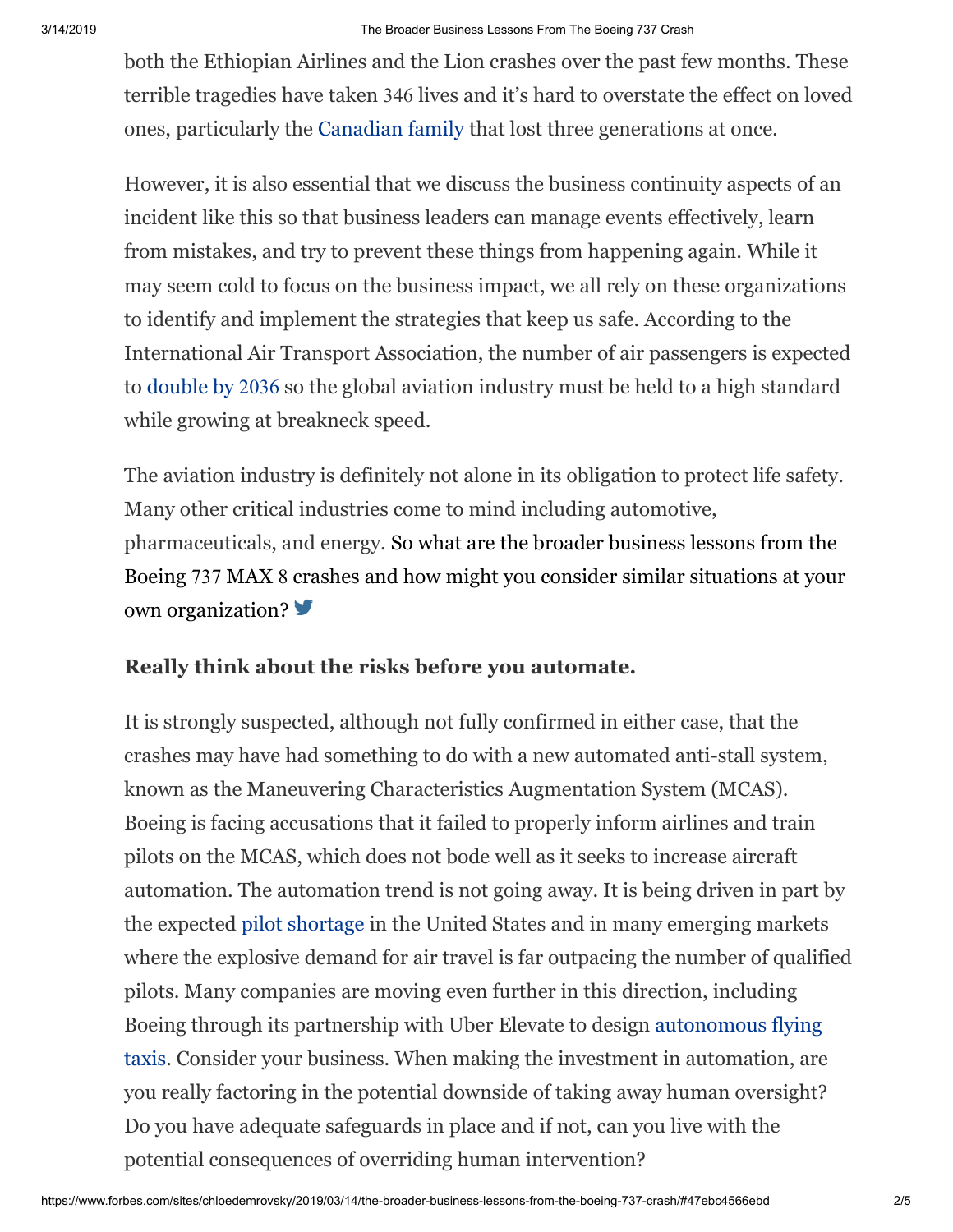## **When you are the cause of the problem, you'd better have a solid crisis management plan.**

This is a highly predictable risk for a company like Boeing and one for which they absolutely must have a solid plan in place. We can quantify the immediate business impact through the 8% fall in [their stock price](https://www.forbes.com/sites/petercohan/2019/03/12/why-boeing-will-weather-the-737-max-8-storm/#3f6d06fd3fd4) and also because it is likely that airlines will seek compensation for the grounding. There are some actions that Boeing can take. We have seen other companies bounce back fairly quickly from similar incidents through strong crisis management. The public can be remarkably forgiving when a business in crisis handles it well, and strong leadership from the CEO makes all the difference. We saw this in Johnson & [Johnson CEO Jim Burke's leadership during the classic cyanide-laced Tylenol](https://www.nytimes.com/1986/02/23/nyregion/tylenol-despite-sharp-disputes-managers-coped.html) case from 1982 and in the more recent [Starbucks racial bias scandal](https://hbswk.hbs.edu/item/op-ed-what-mark-zuckerberg-can-learn-about-crisis-leadership-from-starbucks) as addressed by Starbucks CEO Kevin Johnson. Even better, KFC managed to turn crisis into opportunity through their [cheeky response](https://www.adweek.com/creativity/kfc-responds-to-u-k-chicken-shortage-scandal-with-a-timely-fck-were-sorry/) to a fried chicken shortage in the United Kingdom. What risks could emerge as crises at your organization and how will you handle them?

#### **YOU MAY ALSO LIKE**

#### **Even if you didn't cause the problem, plan for how it will affect you.**

Ethiopian Airlines and Lion Air are clearly on the front lines when it comes to business continuity management following these incidents. Even if it proves true that the crashes were the result of a manufacturing glitch and Boeing was at fault, the airlines will still feel the impacts on their business. Airlines can be affected by any number of forces beyond their control–just ask [Malaysian Airlines.](https://www.bloomberg.com/news/articles/2019-03-12/mahathir-said-he-s-weighing-shutdown-sale-of-malaysia-airlines) We are long past the era in which relying on the fact that you have the smartest people in the business on your team and assuming that they will figure it out was an acceptable business continuity strategy. All businesses need to have solid plans in place, especially for such predictable risks. They need to review and test them regularly to make sure that they are ready to face whatever lies ahead. Does your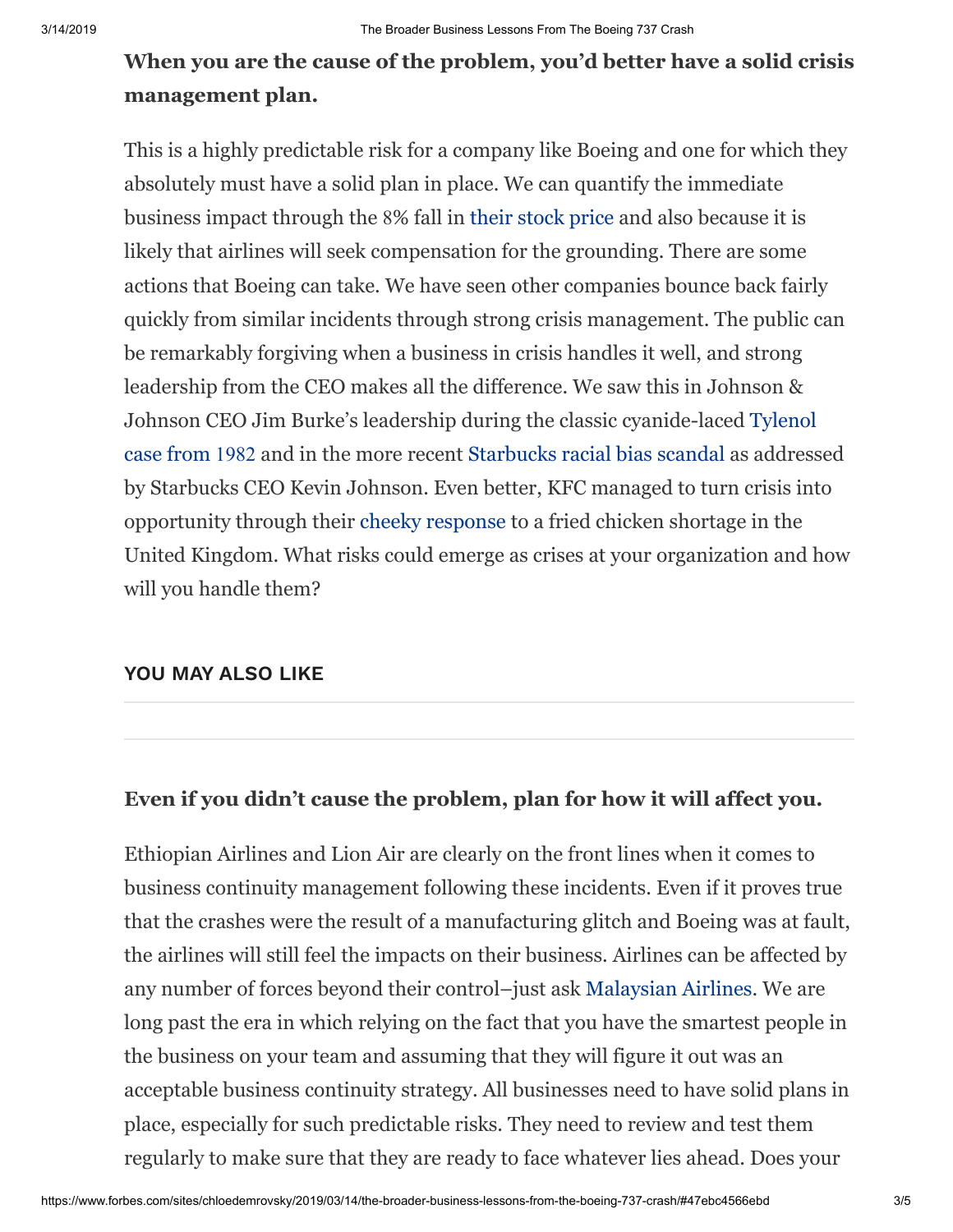organization have a plan and how involved are you in overseeing that planning is a priority?

### **Invest in public sector relationships for a safer world.**

Why did the Federal Aviation Administration (FAA) take longer than any other country to ground the Boeing 737 MAX 8 fleet here in the United States? It could be due to [the reason they gave](https://www.nytimes.com/2019/03/12/business/boeing-flights-grounded.html?action=click&module=inline&pgtype=Homepage), which was that they did not see evidence of a potential link between the two crashes until new evidence surfaced about the Ethiopian Airlines crash. Perhaps, however, it's because Boeing is an American champion with whom they work closely in partnership. So much work in safety, security, and technology development is done in partnership between the public and private sectors and this is often a good thing. Public-private partnerships are essential in keeping the public safe. However, it is important that there be clear lines drawn between regulators and industry partners and these close working relationships must not lead to breaches in oversight. How is your organization involved with public partners on issues from safety to technology development and what can you do to ensure that this a productive but also appropriate relationship?

We have yet to see what the conclusion will be in the investigations into the dual Boeing 737 MAX 8 crashes and the saddest part is that we may never really know. The incidents will undoubtedly have a lasting impact on Boeing as well as many airlines not least Ethiopian Airlines and Lion Air, and most especially on the families of those whose lives were lost. The aviation industry is facing a tough challenge ahead. The broader business lesson is that the worst can happen and it can happen tomorrow. Are you prepared to face it? After all, there are lives at stake and they are in your hands.